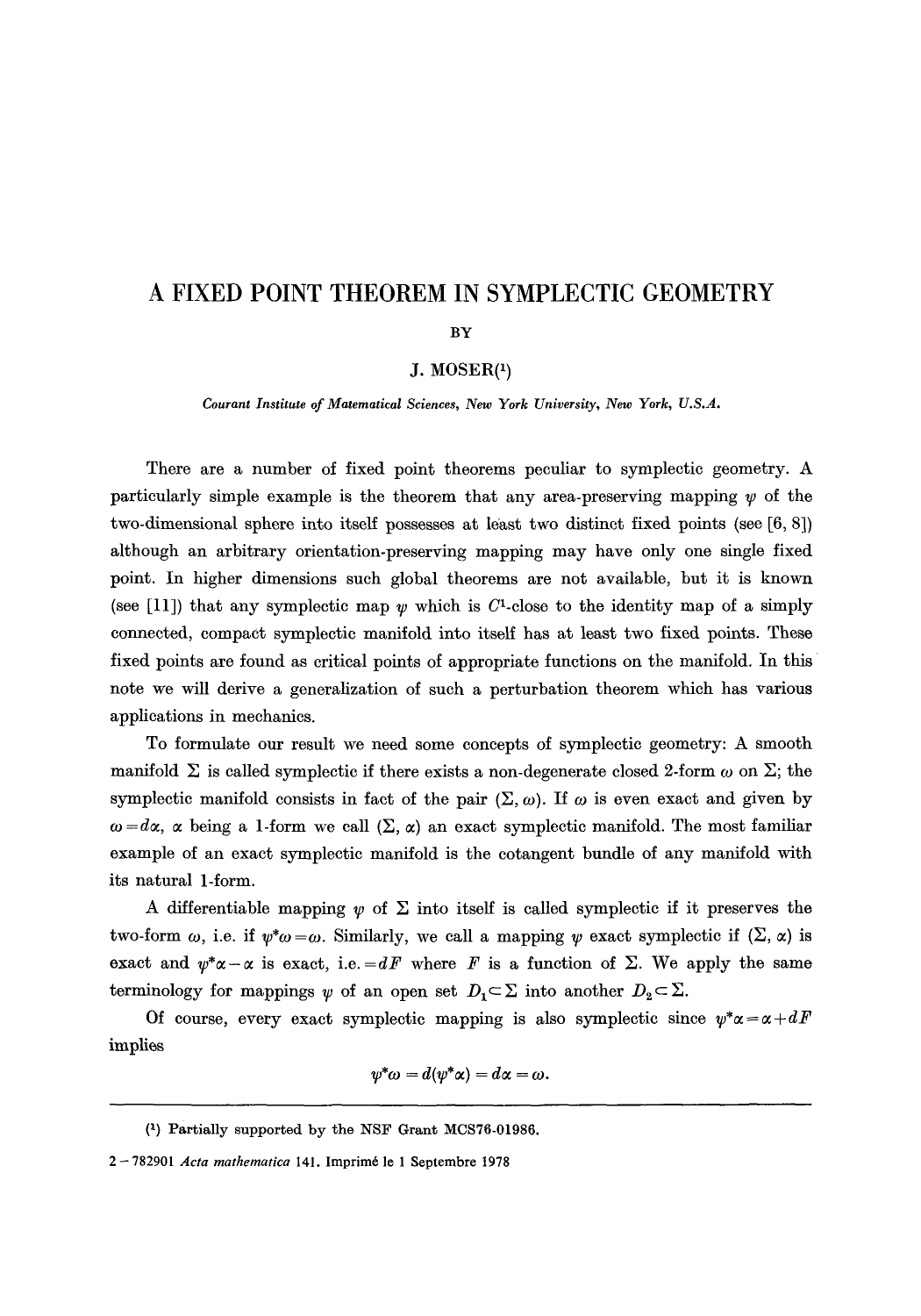The converse, however, is not true in general. Indeed from  $\psi^* \omega = \omega$  we conclude that

$$
d(\psi^*\alpha-\alpha)=0
$$

i.e.  $\psi^*\alpha-\alpha$  is a closed 1-form which need not be exact. But for simply connected, exact symplectic manifolds the two concepts coincide.

We illustrate the difference of the two concepts with a simple example in the plane. The x-y-plane with 1-form  $ydx = \alpha$  is exact symplectic and the corresponding two-form  $\omega = d\alpha = dy \wedge dx$  is the area element. Any mapping whose Jacobian is identically = 1 is symplectic. But in the non simply connected domain  $\mathbb{R}^2\setminus\{0\}$  the mapping  $\psi: (x, y)\to (X, Y)$ given by

$$
x = x \left(1 + \frac{\varepsilon^2}{x^2 + y^2}\right)^{1/2}, \quad Y = y \left(1 + \frac{\varepsilon^2}{x^2 + y^2}\right)^{1/2}
$$

is symplectic, but not exact symplectic for any  $\varepsilon=0$ , as one easily verifies.

In geometrical terms an exact symplectie mapping in the plane does not only preserve the area elment  $\omega$  but also the line integral  $\oint \alpha$  over any closed curve.

The next concept we need is that of a coisotropic submanifold of  $\Sigma$ . For this purpose we first define the concept of a coisotropic subspace V of a symplectic vector space  $(S, \omega)$ , where  $\omega$  defines an alternating non-degenerate bilinear form. We denote by  $V^{\omega}$  the subspace of all  $w \in S$  for which  $\omega(w, v) = 0$  for all  $v \in V$ . In other words,  $V^{\omega}$  is "orthogonal with respect to  $\omega$ " to V.

One calls a subspace  $V \subset S$  "isotropic" if  $V \subset V^{\omega}$ , i.e. if  $\omega$  vanishes in V. Similarly, a space V is called "coisotropic" if  $V^{\omega} \subset V$ , which is the same as saying that its  $\omega$ -orthogonal complement  $V^{\omega}$  is isotropic. (See [11].) Since  $\omega$  is nondegenerate dim  $S = 2n$  is even and

$$
\dim V + \dim V^{\omega} = \dim S = 2n.
$$

Hence for a coisotropic subspace we have 2 dim  $V^{\infty} \leq 2n$ , i.e. dim  $V \geq n - \frac{1}{2}$  dim S. Incidentally, every subspace V with dim  $V = 2n - 1$  is clearly coisotropic.

Let M be a smooth manifold and  $j: M \to \Sigma$  an embedding of M in  $\Sigma$ . Then  $dj(T_pM)$ is a subspace of  $T_{f(p)}\Sigma$  and we call M coisotropic if  $dj(T_pM)$  is a coisotropic subspace of  $T_{j(p)}\Sigma$  for every  $p\in M$ . We will denote the dimensions of  $\Sigma$ , M by  $2n$ ,  $2n-r$  so that  $0 \leq r \leq n$ .

For a coisotropic manifold M the space  $(d/(T_pM))^{\omega}$  is, by definition, an r-dimensional subspace of  $T_{j(p)}\Sigma$  and therefore has a preimage in TM under j. We denote this preimage simply by  $(TM)^{\omega}$ , defining an r-dimensional distribution in M. It turns out that this distribution is integrable so that, by Frobenius' theorem, one has an r-dimensional foliation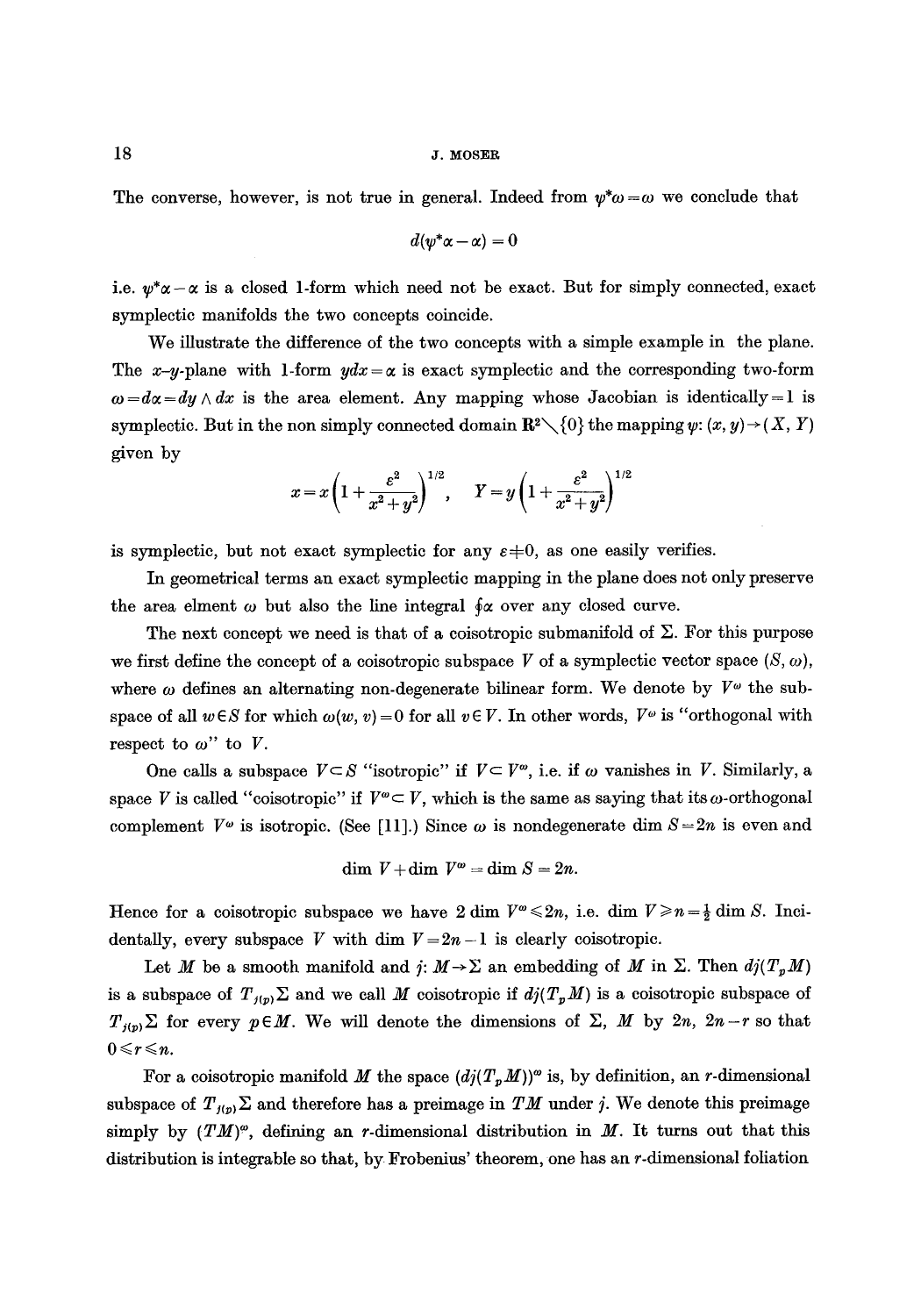of M. We denote the r-dimensional leaf through  $p \in M$  by  $L_p$ ; so that  $L_p$  is tangential to the given distribution.

We illustrate these concepts with a simple example: Let  $\Sigma = \mathbb{R}^{2n}$  with coordinates  $x_1, ..., x_n, y_1, ..., y_n$  and  $\alpha = \sum_{k=1}^n y_k dx_k$  which makes  $\mathbb{R}^{2n}$  into an exact symplectic manifold. We consider a submanifold of codimension 1 which is always coisotropic. We describe this submanifold M by a function  $H = H(x, y)$  as

$$
H=0,
$$

where we assume that  $dH \neq 0$  on M. The one-dimensional space  $(T_p M)_{\omega}$  is, in this case, spanned by the tangent vector

$$
\dot{x}_k = \frac{\partial H}{\partial y_k}, \quad \dot{y}_k = -\frac{\partial H}{\partial x_k}, \tag{1}
$$

which is clearly tangent to the "energy surface" M. The leaves  $L_p$  of M are in this case simply the orbits of the above systems on  $H=0$ . Clearly these leaves need not be compact, in general, and may even be dense on M.

In the following we frequently will identify  $j(M)$  and M as well as  $j(L_p)$  and  $L_p$ , and set  $\psi|_{M}=\psi\circ j$ ;  $j=\mathrm{id}_{M}$ . This is, of course justified for embeddings j, but we point out that the result holds for immersions  $j$  also.

THEOREM. Let  $(\Sigma, \alpha)$  be a simply connected exact symplectic manifold and let

*j:*  $M \rightarrow \Sigma$ 

*define a smooth embedding of a s smooth, compact coisotropic manifold into*  $\Sigma$ . Finally, *let y be a differentiable, exact symplectic mapping of a neighborhood*  $U(j(M))$  *of*  $j(M)$  *into*  $\Sigma$ *such that* 

 $|y \circ j - j|_{C}$ 

*is sufficiently small.* 

*Then there exist at least two points p E M such that* 

$$
yj(p)\subset j(L_p),
$$

*i.e.* p and  $\psi(j)$  lie on the same leaf in  $\Sigma$ .

We discuss some consequences of this theorem:

1. For  $r=0$  we can take  $M=\Sigma$ , j = identity if  $\Sigma$  is also compact. In this case the leaves  $L_n = (p)$  are points and the above theorem asserts: Every symplectic mapping  $\psi$ , C<sup>l</sup>-close to the identity, on a simply connected compact, symplectic manifold has at least two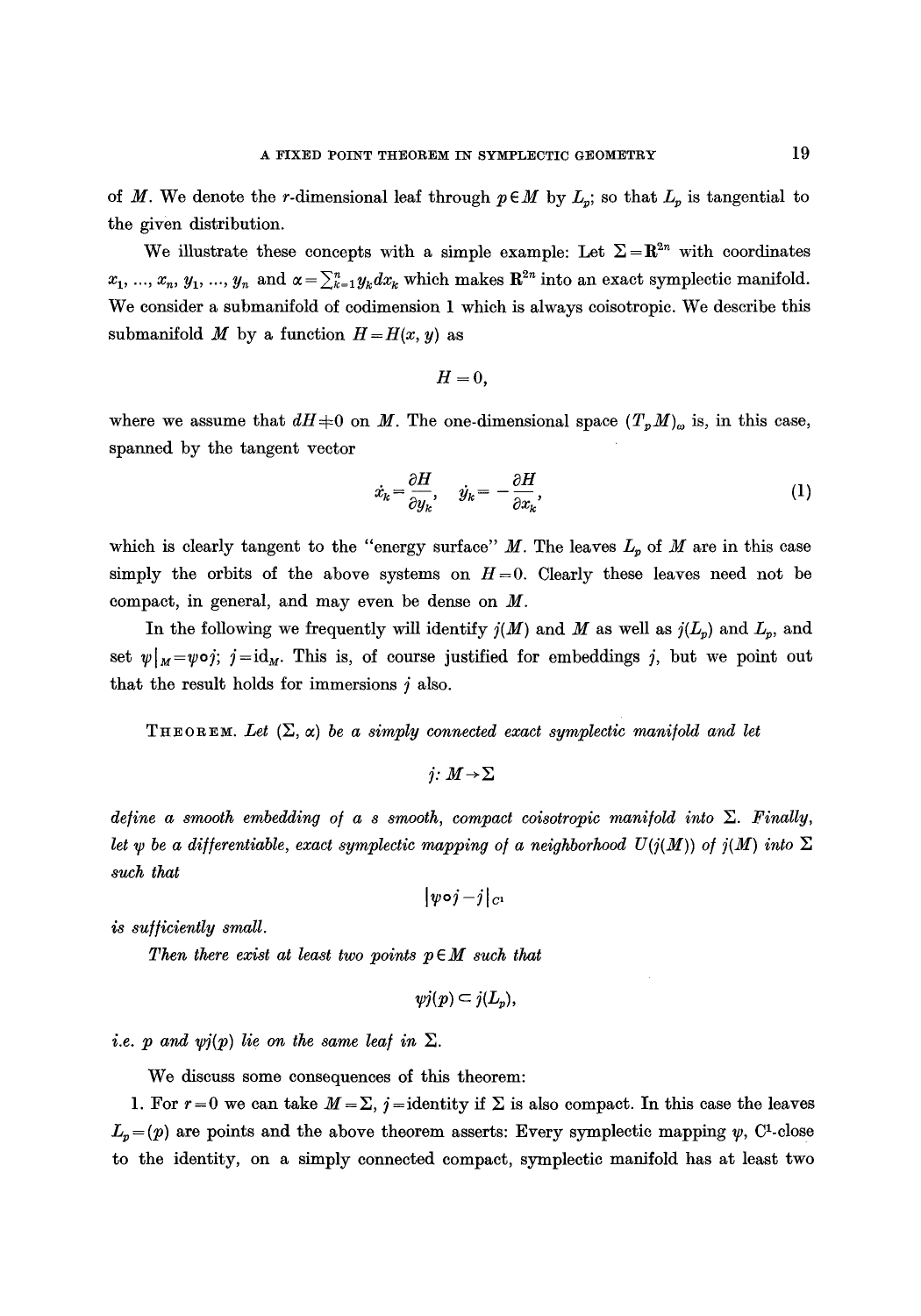fixed points. Here one can drop the requirement that  $\psi$  or M be exact symplectic, since  $\psi$ is defined on a simply connected manifold; see [11], p. 29.

2. For  $r = n$  one has  $L_p = M$ , if M is connected. In this case M is called a Lagrange manifold. In this case the theorem asserts that the image  $\psi \circ i(M)$  of any Lagrange manifold  $j(M)$  intersects  $j(M)$ . This follows from Weinstein's results [10] on intersection of nearby Lagrange manifold and our case can be viewed as an extension of this statement.

3. For the intermediate case,  $r = 1$ , we have a submanifold of codimension 1 with a 1-dimensional foliation. For example, if  $\Sigma = \mathbb{R}^{2n}$ ,  $\alpha = \sum_{k=1}^{n} y_k dx_k$  (notation as above) and  $M$  is given by

$$
H = 0
$$

where  $H=H(x, y)$  is a C<sup>2</sup>-function with  $dH=0$  on M. Then the foliation on M is given by

$$
\dot{x}_k = \frac{\partial H}{\partial y_k}, \quad \dot{y}_k = -\frac{\partial H}{\partial x_k}.
$$

To apply our theorem to this situation we assume M to be compact, and assume that  $\psi$ is any exact symplectic mapping in  $U(M)$  such that  $\psi|_M$  is close to id $|_M$ . In particular,  $\psi$  need not map M into itself. In this case the theorem asserts the existence of a point  $p \in M$  such that  $\psi(p)$  lies on the orbit of the above systems through p; for *this* point  $~\psi(p) \in M$ , thus M and  $\psi(M)$  intersect at  $\psi(p)$ .

For  $n=1$  this result just states that a closed curve M in  $\mathbb{R}^2$  and its image under  $\psi$ intersect, which follows simply from the preservation of the area  $\oint \alpha$  enclosed by such a curve.

For the higher dimensional case consider the example

$$
H=\tfrac{1}{2}\left(\sum_{k=1}^n\left(x_k^2+y_k^2\right)-1\right)
$$

where M is the unit sphere and the leaves are circles  $x_k+iy_k=c_ke^{-it}$ ,  $\sum_{k=1}^n |c_k|^2=1$ . If  $\psi$ is the translation, say,  $x_k \rightarrow x_k + \varepsilon a_k$ ;  $y_k \rightarrow y_k$  then there is at least one circle intersecting its image circle. Incidentally, this example shows also the necessity for the smallness condition: If  $\varepsilon$  is sufficiently large no such intersection exists.

4. Poincar6's perturbation theory of periodic orbits. We consider a system (1) in  $\mathbb{R}^{2n}$  and assume that the energy surface  $M = \{(x, y) | H = 0\}$  is a regular compact manifold such that all orbits on M are periodic of a constant period  $=T$ . We claim that for any system with a Hamiltonian  $\tilde{H}$  for which  $|\tilde{H}-H|_{C^2}$  is small, there exists at least one periodic orbit on  $\tilde{H}=0$  whose period is close to T.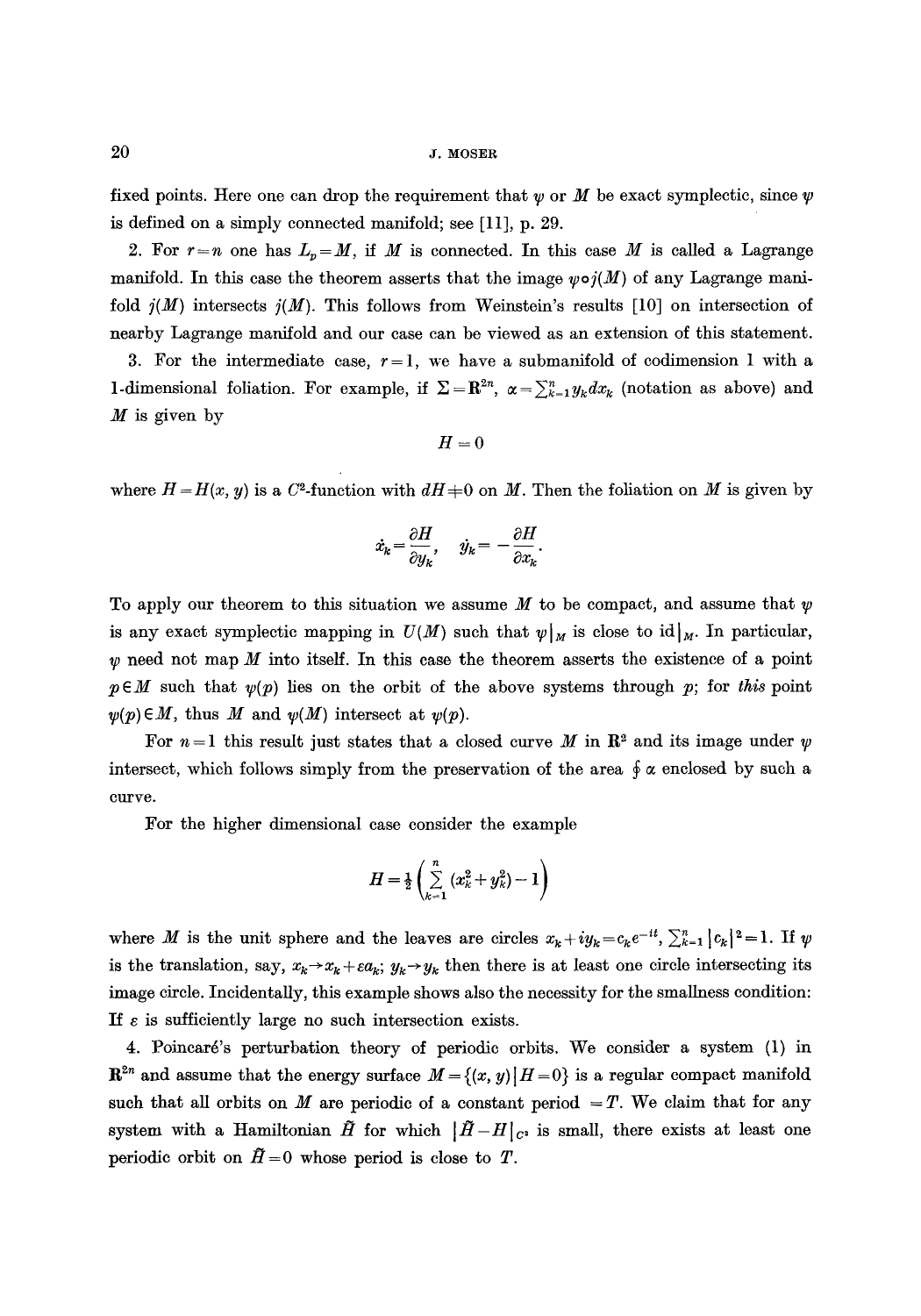To show how this result follows from the theorem we denote by  $\varphi^t$  the flow associated with the system (1) and  $\tilde{\varphi}^t$  that for the perturbed system, so that  $|\tilde{\varphi}^t-\varphi^t|_{C^1}$  small for  $0 \le t \le T$ . Moreover, let j be a mapping taking  $M = \{(x, y) | H = 0\}$  into  $\tilde{M} = \{\tilde{H} = 0\}$ , e.g. along normals of M. Since  $\varphi^{T}|_{M}=\mathrm{id}$  we set  $\psi=\tilde{\varphi}^{T}$  so that  $\psi \circ j$  is close to j. Moreover,  $\psi$  is exact symplectic as is well known. The foliation  $j(L_p)$  on  $\widetilde{M}=j(M)$  is given by the flow  $\tilde{\varphi}^t$ . Thus the theorem asserts the existence of a point  $j(p)=q\in \tilde{M}$  such that

$$
\psi(q) = \psi \circ j(p) \in j(L_p)
$$

or

 $\Psi(q) = \tilde{\psi}^s(q)$ 

for some small s. Hence

 $\tilde{\varphi}^{T-s}(q) = q$ 

and the orbit through q has period  $T-s \sim T$ . We did not assert the existence of two orbits since the two points of the theorem may lie on the same periodic orbit.

Arguments proving similar results go back to Poincard [7] and our proof can be viewed as a generalization of his. The basic idea is to construct an auxiliary function on  $M$  whose critical points are the desired points which are mapped along the foliation.

We recall Poincaré's idea for a mapping

$$
X = f(x, y), \quad Y = g(x, y)
$$

in  $\mathbb{R}^{2n}$  which is assumed to be exact symplectic, hence

$$
\sum_{k=1}^{n} \left(Y_k dx_k - y_k dx_k\right) = df
$$

is exact. Poincar6 constructed in place of this the differential

$$
\beta = \sum_{k=1}^{n} \left\{ (Y_k - y_k) dX_k - (X_k - x_k) dy_k \right\}
$$
  
= 
$$
\sum_{k=1}^{n} (Y_k dX_k + x_k dy_k) - d \left( \sum_{k=1}^{n} y_k X_k \right)
$$
  
= 
$$
d \left( f - \sum_{k=1}^{n} y_k (X_k - x_k) \right) = dg
$$
 (2)

which is also exact. It has the added advantage that at critical points of  $g$ , i.e. at a point where  $dg = \beta = 0$  one has

$$
Y_k = y_k, \quad X_k = x_k
$$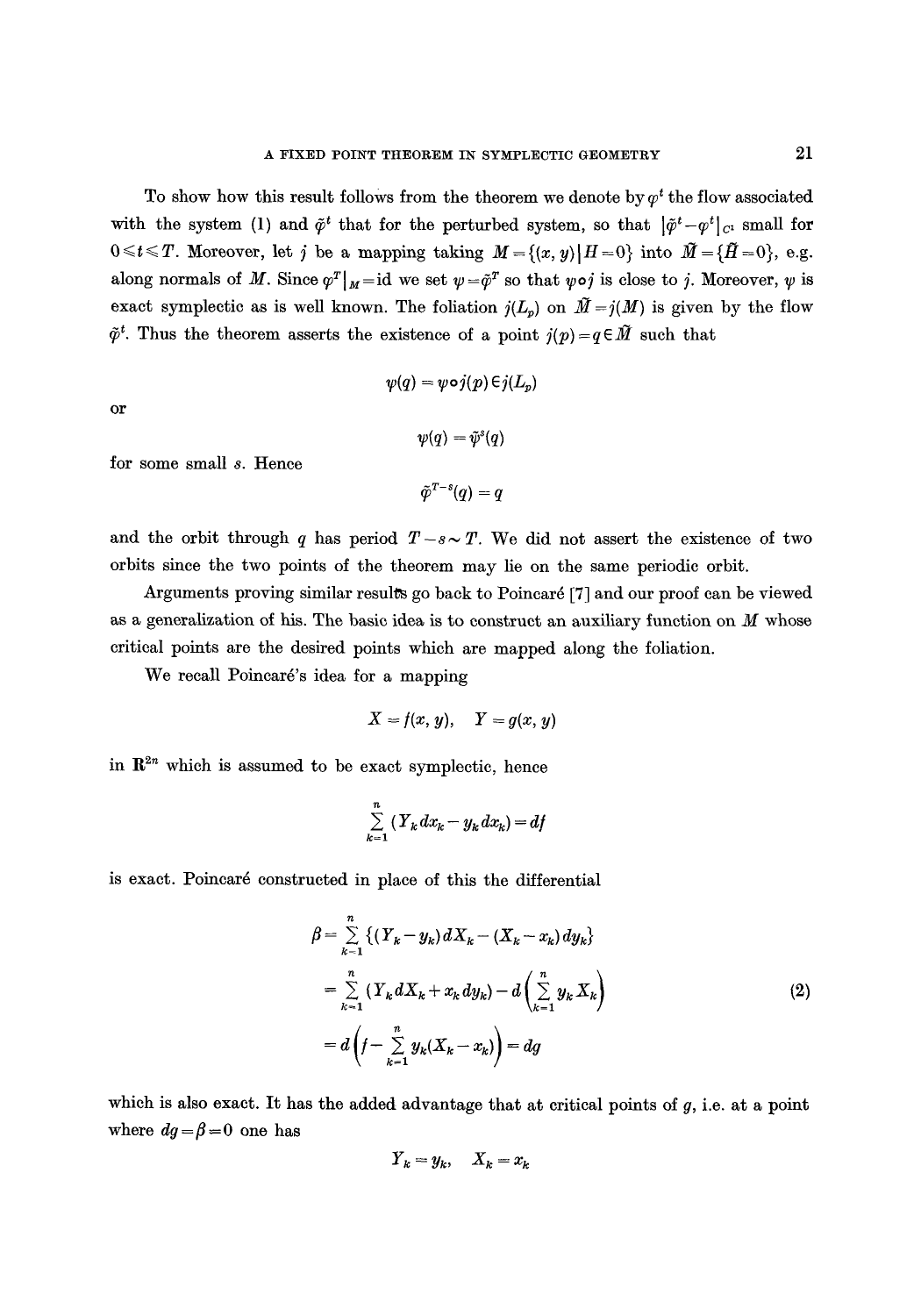i.e. a fixed point, provided that the differentials  $dX_k$ ,  $dy_k$  are linearly independent there. This is certainly the case if the given mapping is close to the identity.

Before giving the proof in  $\S 3$  and  $\S 4$  we describe a simple application of our theorem to a time dependent nonlinear perturbation of a system of oscillators. The theorem can also be used to show the preservation of homoclinic orbits of Hamiltonian systems, even if these homoclinic orbits are degenerate. For systems of two degrees of freedom such results were known (see, for example, [4]) but for higher degrees of freedom they seem to be new. Application of this nature giving the existence of homoclinic orbits can be found in the work by Easton and McGehee [1]. In fact, this investigation was prompted by discussion with R. McGehee on this topic.

For helpful comments and encouragement I am indebted to R. McGeheo and C. Coniey in whose seminar this work was discussed as well as to E. Zehnder. Furthermore I want to express my gratitude to the University of Wisconsin, Madison and the Mittag Leffler Institute where this work was carried out.

# **w 2. An application**

We consider a system of  $n$  harmonic oscillators given by the Hamiltonian

$$
H_0 = \frac{1}{2} \sum_{k=1}^n \alpha_k (x_k^2 + y_k^2)
$$

in  $\mathbb{R}^{2k}$ , where the frequencies  $\alpha_k$  are positive numbers, so that the energy surface  $H = c$ for  $c > 0$  is compact. In the special case where all  $\alpha_k$  are integer multiples of a positive number a all solutions are periodic of period  $2\pi/a$ ; we refer to this case as the periodic case.

We perturb this system by a time dependent perturbation Hamiltonian  $P = P(x, y, t)$ where we assume that  $P \in C^2$  and  $\int_{-\infty}^{\infty} ||P||_{C^2} dt$  is small. Here  $||||_{C^2}$  refers to the space variables x, y only. Moreover, we assume that  $P(x, y, t) = 0$  for  $|t| \geq T$  where T is a fixed positive number.

The perturbed system is governed by the Hamiltonian  $H=H_0+P$ . It describes a slightly coupled time dependent system and, of course, the energy is not any more conserved for the system.

We study the connection between the solutions for  $t < -T$  and for  $t > T$  and will show that on any energy surface there exists at least one orbit which for  $t > T$  agrees up to a phase shift with the continuation of the unperturbed orbit coinciding for  $t < -T$ . In particular, for this orbit the energy is strictly preserved from  $t < -T$  to  $t > T$ .

To describe the mapping in question more precisely we introduce eocordinates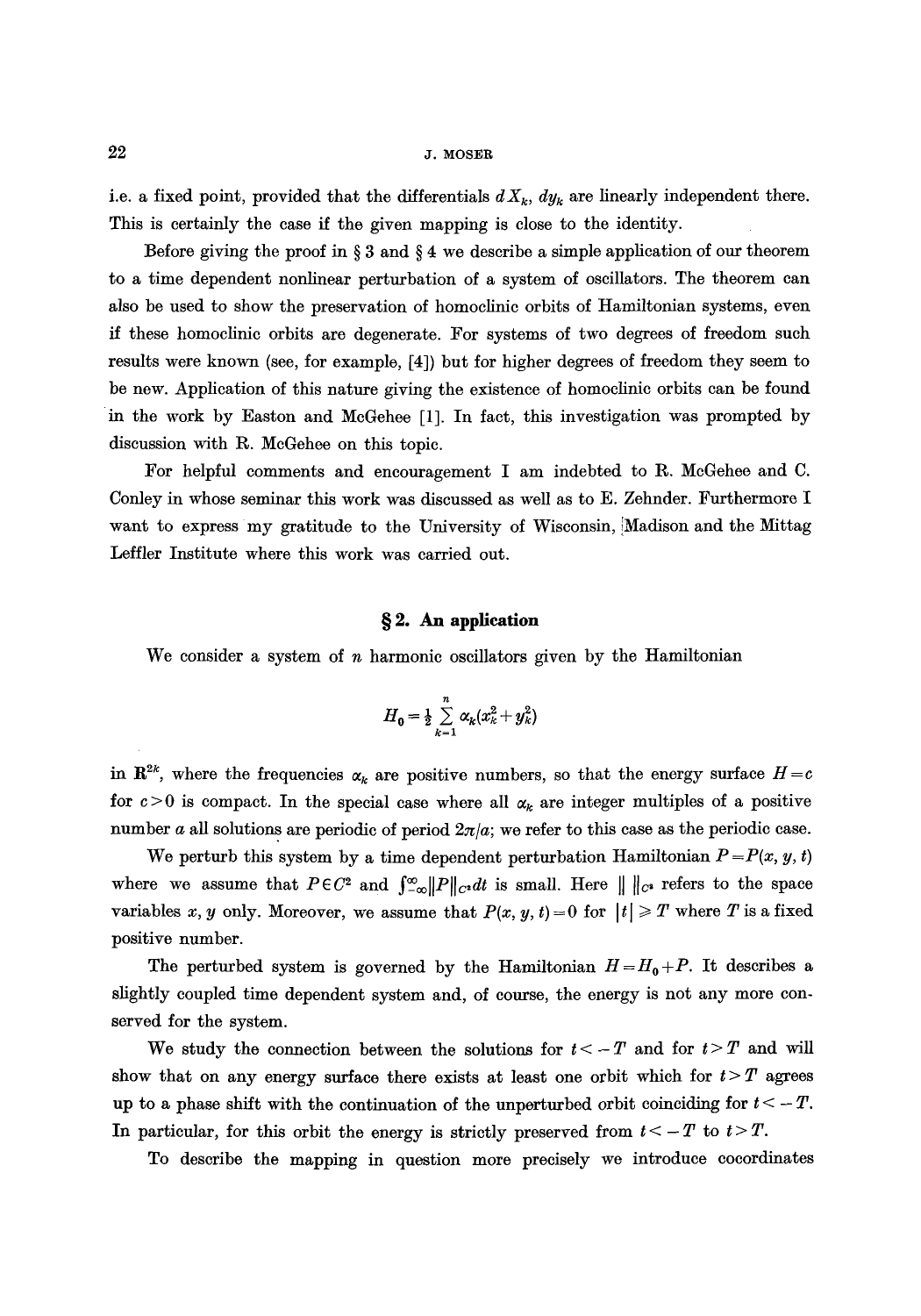$z_k = x_k$ ,  $z_{k+n} = y_k$  ( $k = 1, 2, ..., n$ ) in  $\mathbb{R}^{2n}$  and set  $z = (z_i)$ . Denote by  $z = \varphi^{t, t_n}(\zeta)$  the solution of the t-dependent system

$$
\dot{x}_k = \frac{\partial H}{\partial y_k}, \quad \dot{y}_k = -\frac{\partial H}{\partial x_k}
$$

which for  $t = t_0$  takes on the value  $z = \zeta$ . Then

$$
\varphi^{t_1,\,t_2} \mathtt{o}\varphi^{t_2,\,t_3} = \varphi^{t_1,\,t_3},
$$

if these mappings are defined. For the unperturbed system, given by  $H_0$ , we denote this mapping by  $\varphi_0^{t_1, t_2} = \varphi_0^{t_1-t_2}$ ; it depends on the difference  $t_1-t_2$  on account of the autonomous character.

We choose numbers a, b in  $a < -T$ ,  $b > T$  and define

$$
\psi = (\varphi_0^{b,\,a})^{-1} \varphi^{b,\,a} = \varphi_0^{a-b} \circ \varphi^{b,\,a}
$$

which is the mapping in question. Consider a solution

so that

$$
z=\varphi_0^{t-a}(\zeta)\quad\text{for }t<-T.
$$

 $z = \omega^{t, a}(\zeta)$ 

On the other hand, for  $t > T$  this solution agrees with

$$
z = \varphi^{t, b} \circ \varphi^{b, a}(\zeta) = \varphi_0^{t - b} \circ \varphi^{b, a}(\zeta) = \varphi_0^{t - a} \circ \varphi_0^{a - b} \circ \varphi^{b, a}(\zeta) = \varphi_0^{t - a}(\psi(\zeta)).
$$

Thus the initial value  $\zeta$  for  $t = a$  is replaced by  $\psi(\zeta)$ .

It is good to notice that an orbit of the unperturbed system need not go into an orbit again, since the mapping depends on the phase. Otherwise  $\psi$  would have to commute with  $\varphi_0^t$  which need not be the case in general.

As is well known, the mapping  $\varphi^{b,a}$  and  $\varphi^{b-a}_{0}$  and  $\psi = \varphi^{a-b}_{0} \varphi^{b,a}$  are exact symplectic with **respect to**  $\alpha = \sum_{k=1}^{n} y_k dx_k$ **. Moreover,**  $\psi$  **is**  $C^1$  **close to the identity map since**  $\int_{-\infty}^{\infty} ||P||_{C^1} dt$  **is** small. Thus our theorem applied to this mapping  $\psi$  and an energy surface  $H_0 = c, c > 0$  as coisotropic manifold guarantees the existence of a point  $\zeta^*$  on  $H_0(\zeta^*)=c$  such that,  $\psi(\zeta^*) = \varphi_0^*(\zeta^*)$  for some small s. In other words the solution

$$
z=\varphi^{t,a}(\zeta^*)
$$

which for  $t < -T$  agrees with  $\varphi_0^{t-a}(\zeta^*)$  is for  $t > T$  equal to

$$
z = \varphi_0^{t-a} \circ \psi(\zeta^*) = \varphi_0^{t-a+s}(\zeta^*),
$$

i.e. agrees with the unperturbed solution up to a phase shift e. This is what we wanted to show.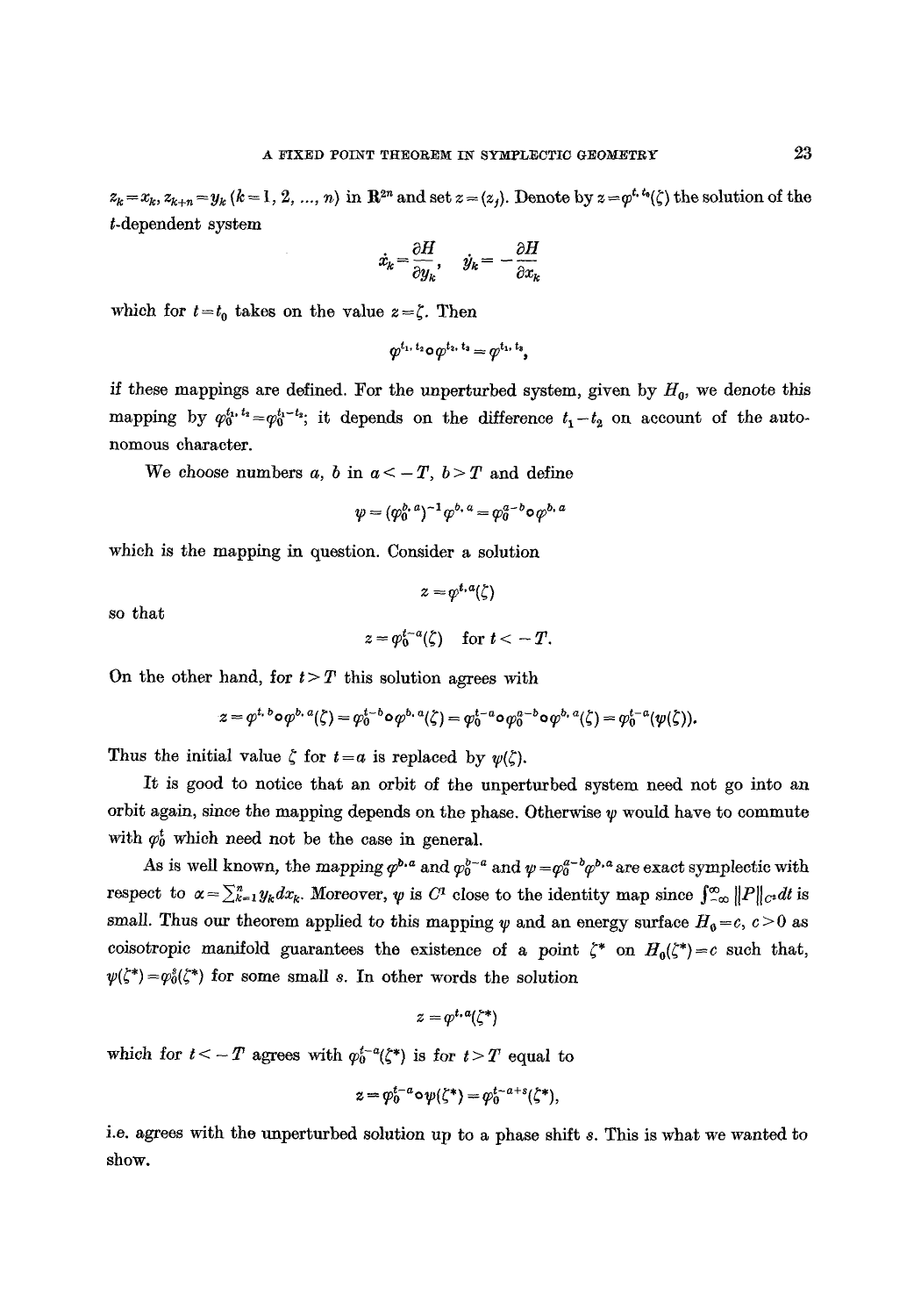$24$  J. MOSER

We illustrate the case of a coisotropic manifold of codimension  $r > 1$ . We note that the functions

$$
G_e = x_e^2 + y_e^2, \quad e = 1, 2, ..., r - 1
$$
  

$$
G_r = H_0 = \frac{1}{2} \sum_{k=1}^n \alpha_k (x_k^2 + y_k^2)
$$

are integrals of the motion for the unperturbed problem. Moreover the Poisson brackets  ${G<sub>o</sub>, G<sub>o</sub>} = 0$ , which implies that the manifolds

$$
G_{\varrho} = g_{\varrho}, \, c_{\varrho} > 0, \quad c_r > \sum_{\varrho=1}^{r-1} \alpha_{\varrho} c_{\varrho}, \quad \varrho = 1, \, 2, \, \dots, \, r \tag{3}
$$

are coisotropic, as will be shown in § 3. We included  $H_0$  as one integral to ensure compactness of these manifolds. We use such a manifold as  $M$  in our theorem. It is of the topological type of  $T^{r-1} \times S^{2(n-r)+1}$  where  $T^{r-1}$  is an  $(r-1)$ -dimensional torus, and  $S^m$  an m dimensional sphere. Indeed, with polar coordinates

$$
x_k + iy_k = r_k e^{i\theta_k}
$$

one has  $r_e^2 = c_e$  for  $\varrho = 1, ..., r-1$  and  $\sum_{k=r}^{n} \alpha_k r_k = c_r - \sum_{\varrho=0}^{r-1} \alpha_e c_e > 0$ . The flow generated by  $G_{\varrho}$  is given by  $\theta_k \rightarrow \theta_k + \delta_{k\varrho} \tau_{\varrho}$ ;  $r_k \rightarrow r_k$ , where  $\delta_{k\varrho}$  is the Kronecker symbol. The leaves through a point  $(r^*, \theta^*)$  are given by

$$
r_{k} = r_{k}^{*}; \quad \theta_{k} = \theta_{k}^{*} + \sum_{\varrho=1}^{r-1} \delta_{k\varrho} \tau_{\varrho} + \alpha_{k} \tau_{r}, \quad k = 1, 2, ..., n
$$

where  $\tau_1$ ,  $\tau_2$ , ...,  $\tau_r$  are r parameters on the leaf.

By the above theorem, on every manifold of the form (3) there exists a solution  $\varphi_0^{t-a}(\zeta)$  for  $t < -T$  which aside from phase shifts  $\tau_1, \tau_2, ..., \tau_{r-1}, \tau_r$  of  $\theta_1, \theta_2, ..., \theta_{r-1}$ , t returns to the continuation of the unperturbed orbit. In particular, for this orbit all integrals  $G_1, G_2, ..., G_r$  have the same value for  $t < -T$  and  $t > T$ . Of course, for other solutions the integrals  $G_1, ..., G_r$  of the unperturbed system are generally not preserved.

In this example one could allow functions  $P(x, y, t)$  which decay sufficiently rapidly as  $|t| \rightarrow \infty$ . Then we would have to describe the asymptotic behavior of the orbits for  $t \rightarrow \pm \infty$  and study the scattering mapping relating these asymptotic data for  $t = -\infty$  and  $t = +\infty$ . The above theorem yields orbits for which this mapping is the same as for the unperturbed flow aside from phase shifts.

Similarly the above theorem can be used to show that homoclinic orbits are conserved under small perturbation of the Hamiltonian vector field, even in degenerate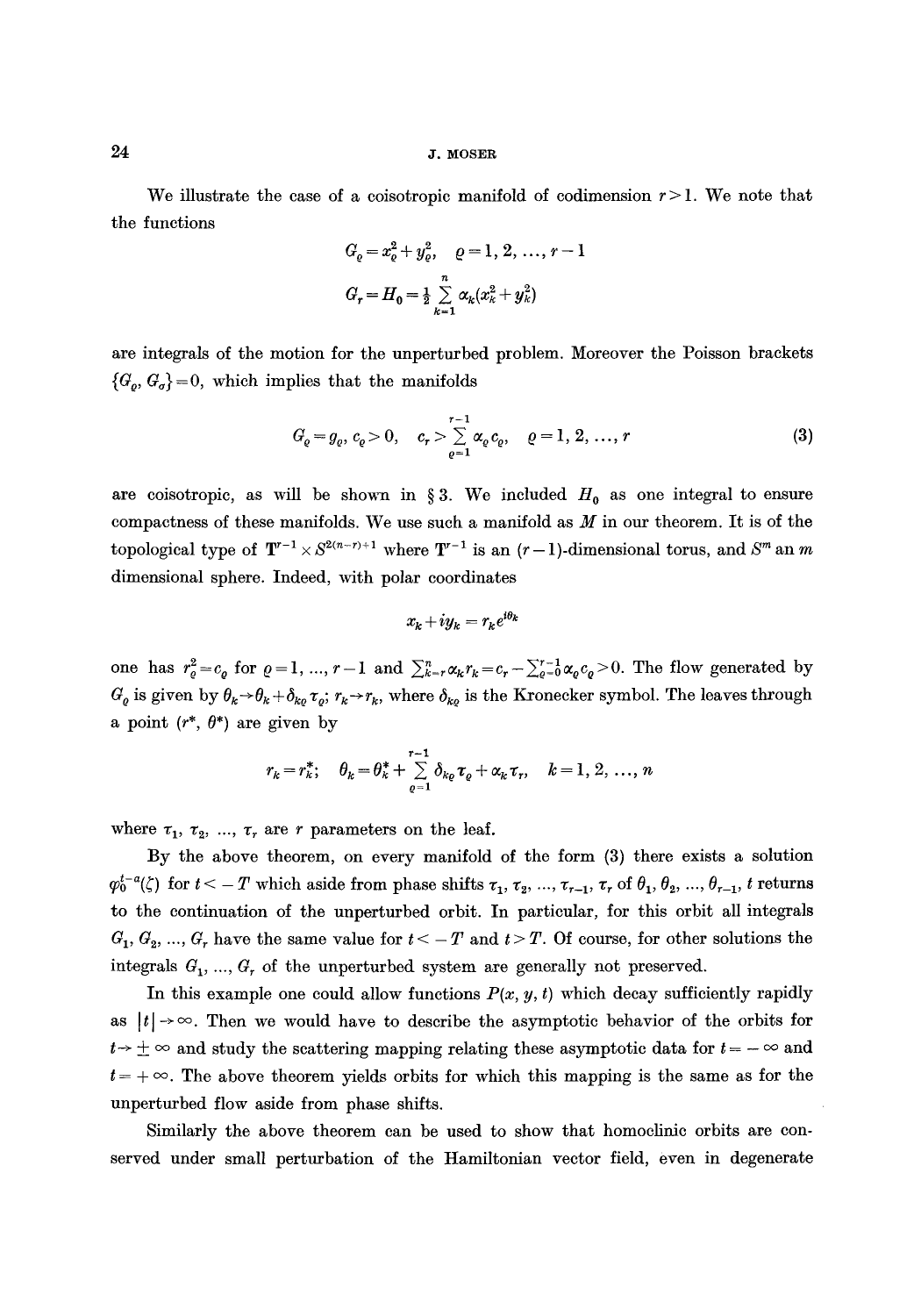situations. This can be found in Easton and McGehee [1], and we indicate a simple example only:

Consider the Hamiltonian

$$
H_0 = \sum_{k=1}^m (x_k^2 + y_k^2) + x_0 y_0 + (x_0^2 + y_0^2)^2.
$$

Here we have dim  $\Sigma = 2n = 2m + 2$ .

The manifold  $N: x_0 = y_0 = 0, H_0 = 1$  is a  $2m - 1$  dimensional sphere on which all orbits are periodic. Due to the term  $x_0y_0$  they are unstable and each periodic orbit  $S<sup>1</sup>$  possesses an unstable manifold  $W^+(S^1)$  and a stable manifold  $W^-(S^1)$  of dimension 2. In fact both these manifolds agree for this example and are given by

$$
x_0y_0 + (x_0^2 + y_0^2)^2 = 0
$$

and  $(x_1, ..., x_m, y_1, ..., y_m)$  on the periodic orbit. However, if we subject  $H_0$  to a perturbation, then these two manifolds need not agree any more.

In this situation the theorem of  $\S$  1 applies and shows if  $P = P(x, y, x_0, y_0)$  is a smooth function of support outside of N and  $||P||_{C^2}$  sufficiently small then there exists a periodic orbit  $S^1_*$  on N such that

$$
W^+(S^1_*) \cap W^-(S^1_*) \neq \emptyset.
$$

An orbit on this intersection--a homoclinic orbit--approaches the same circle  $S_r$  for  $t\rightarrow+\infty$  and  $t\rightarrow-\infty$ . In this respect this result is analogous to the earlier one of this section. For the details we refer to [1].

### **§ 3. Outline of proof for**  $\Sigma = \mathbb{R}^{2n}$

We first outline the proof in the special case when  $\Sigma = \mathbb{R}^{2n}$ . Using the coordinates  $z_k = x_k$ ,  $z_{k+n} = y_k$  for  $k = 1, ..., n$  we introduce the exact symplectic structure by

$$
\alpha = \frac{1}{2}\sum_{k=1}^n (y_k dx_k - x_k dy_k) = \frac{1}{2}\langle Jz, dz \rangle
$$

where

$$
J=\begin{pmatrix} 0 & I \\ -I & 0 \end{pmatrix}
$$

and  $\langle , \rangle$  denotes the Euclidean inner product. Thus

$$
\omega=d\alpha=\sum_{k=1}^ndy_k\wedge dx_k
$$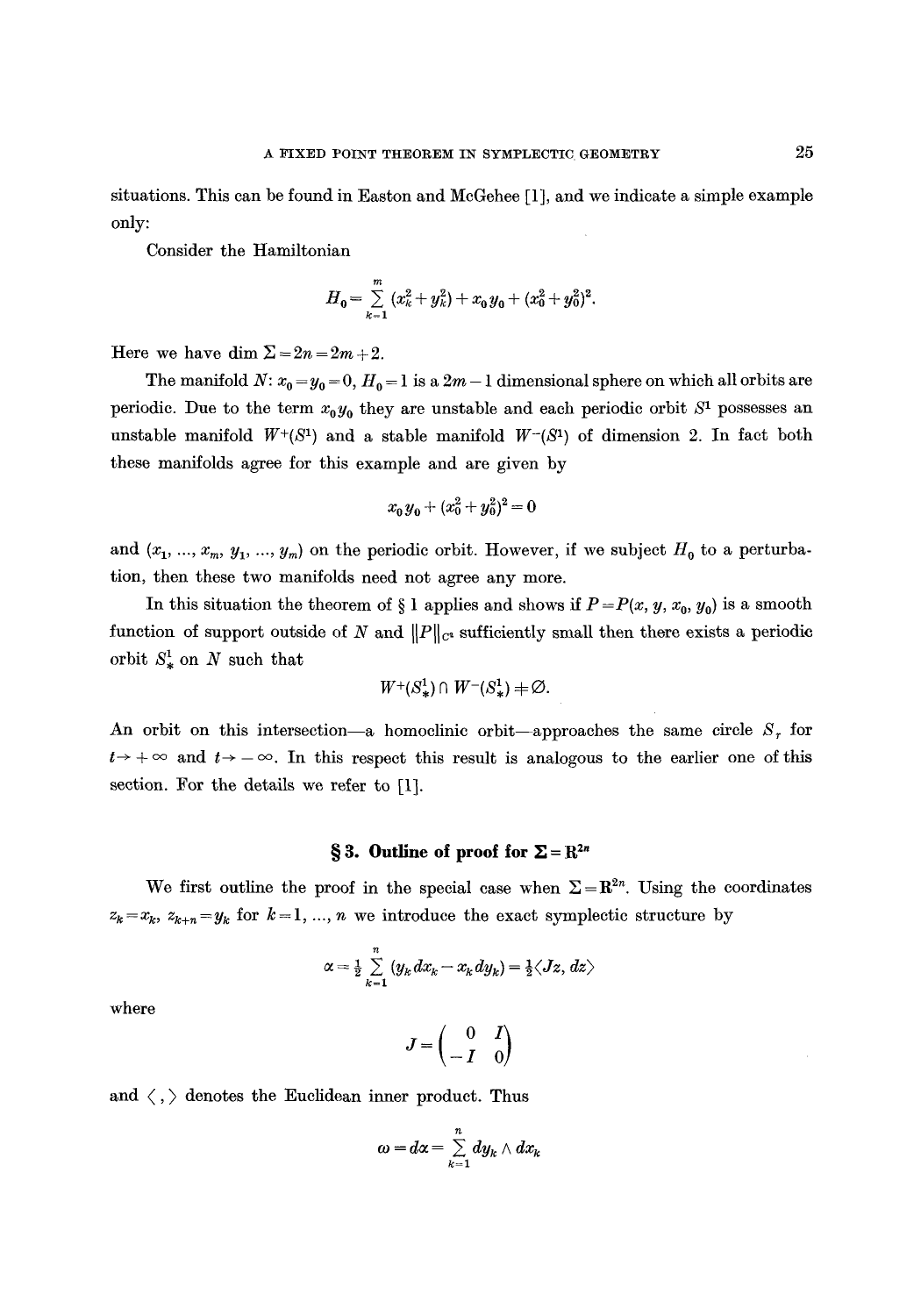and for two tangent vectors

$$
V = \sum_{k=1}^{2n} V_k \frac{\partial}{\partial z_k}, \quad W = \sum_{k=1}^{2n} W_k \frac{\partial}{\partial z_k}
$$

we can represent  $\omega(V, W)$  in terms of the inner product by

$$
\omega(V, W) = \frac{1}{2} \langle JV, W \rangle
$$

where we identified *V*, *W* with the vectors with the components  $V_k$ ,  $W_k$ .

To describe the idea of the proof we make the direct product  $\Sigma \times \Sigma = \mathbb{R}^{4n}$  into an exact symplectie space (sympleetie space) by introducing the forms

$$
\tilde{\alpha} = \frac{1}{2} \langle JZ_1, dZ_1 \rangle - \frac{1}{2} \langle JZ_2, dZ_2 \rangle, \, (\tilde{\omega} = d\alpha)
$$

where  $(Z_1, Z_2) \in \Sigma \times \Sigma$ . The 1-form which is basic for the following is

$$
\beta = \frac{1}{2} \langle J(Z_1 - Z_2), (dZ_1 + dZ_2) \rangle \tag{3.1}
$$

which differs from  $\tilde{\alpha}$  by the exact form

$$
\tfrac{1}{2}d\langle JZ_1,\,Z_2\rangle,
$$

and vanishes on the diagonal  $\Delta: Z_1 = Z_2$ . These two properties will be essential for the following:

- (i)  $\beta$  vanishes on the diagonal  $\Delta \subset \Sigma \times \Sigma$ .
- (ii)  $\beta-\tilde{\alpha}$  is exact.

To describe the outline of the proof we consider the embedding  $j: M \rightarrow \Sigma$  of the coisotropic manifold and the given exact symplectic mapping  $\psi$ , so that  $\psi \circ j$  takes  $M\rightarrow\Sigma$ . Moreover, we will construct a mapping  $\varphi: M\rightarrow M$  which preserves the leaves in M and is chosen so that  $j\varphi(p)$  is the point on  $j(L_p)$  closest to  $\varphi\circ j(p)$ . We then look for points  $\hat{p}$  for which  $\psi \circ j(\hat{p})=j\circ\varphi(\hat{p}),$  or  $\psi(q)\in L_q$  for  $q=j(\hat{p}).$ 

These points are found as critical points of a function which is constructed as follows: Let

 $\mu: M \rightarrow \Sigma \times \Sigma$ 

be the mapping given by

$$
\mu(p) = (j\varphi(p), \psi j(p)) \tag{3.2}
$$

and consider the 1-form  $\mu^*\beta$  on M. We will show that it is exact, i.e. equal  $dF$  with a function  $F$  on  $M$ , and the critical points of  $F$  turn out to be the desired points. In the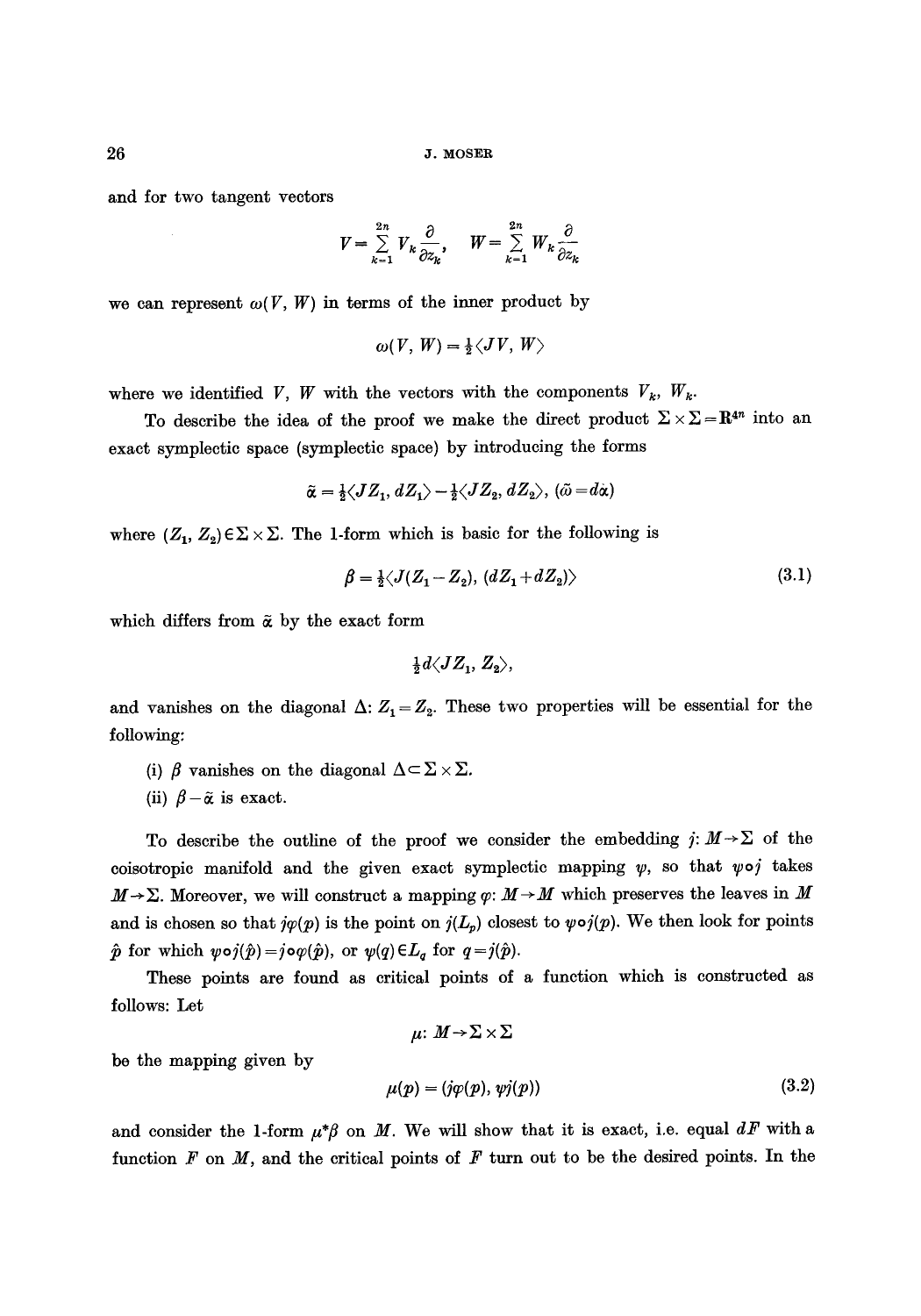special case when  $M = \Sigma$ , j=id,  $\varphi = id$  this argument is precisely the one given at the end of  $\S$  1.

Before proceeding with the proof we characterize coisotropic submanifolds M in  $\Sigma$ locally and show that the distribution  $(TM)^\omega$  is integrable. Here we identify  $j(M)$  and M and describe  $M \cap U$  in a sufficiently small neighborhood U of a point of M by the equations

$$
G_o(z) = 0, \quad \rho = 1, \dots, r,
$$

where  $dG_{\varrho}$  are linearly independent in  $U$ .

PROPOSITION 1.  $M \cap U$  is coisotropic in  $\Sigma$  if and only if the Poisson brackets

$$
\{G_o, G_\sigma\} = \langle J \nabla G_o, \nabla G_\sigma \rangle
$$

*vanish on*  $M \cap U$ .

To prove this we associate with a function G the Hamiltonian vector field  $V_g = J^{-1} \nabla G$ , whose Hamiltonian  $G$  is. For two such functions  $G, H$  we form the bilinear form

$$
2\omega(V_G, V_H) = \langle J V_G, V_H \rangle = \langle J J^{-1} \nabla G, J^{-1} \nabla H \rangle = \langle J \nabla G, \nabla H \rangle = \{G, H\}
$$
(3.3)

which is the Poisson bracket of  $G$  and  $H$ . In particular,  $V_G$ ,  $V_H$  are orthogonal with respect to  $\omega$  if and only if  $\{G, H\} = 0$ .

There is another way in which the Poisson bracket is related to  $G, H$ : The commutator  $[V<sub>G</sub>, V<sub>H</sub>]$  is a Hamiltonian vector field with the Hamiltonian -  $\{G, H\}$  i.e.

$$
[V_G, V_H] = -V_{\{G, H\}}.\t\t(3.4)
$$

To prove the proposition we note that TM consists of those vectors  $\zeta$  for which

$$
\left\langle \nabla G_{\rho},\zeta\right\rangle =0
$$

or equivalently, with  $V_o = J^{-1} \nabla G_o$ ,

$$
\omega(V_{\rho},\zeta)=0.
$$

Hence  $V_{\rho} \in (TM)^{\omega}$  and since they are linearly independent they span  $(TM)^{\omega}$ . Therefore the condition  $(TM)^\omega \subset TM$  is equivalent to

$$
\omega(V_o, V_o) = 0 \quad \text{on } M \cap U
$$

which, by  $(3.3)$ , proves the proposition.

Incidentally this proposition does not imply that the vector fields  $V_{\rho} = J^{-1} \nabla G_{\rho}$  commute as one may expect from (3.4). Since the Poisson brackets  $\{G_o, G_o\}$  vanish only on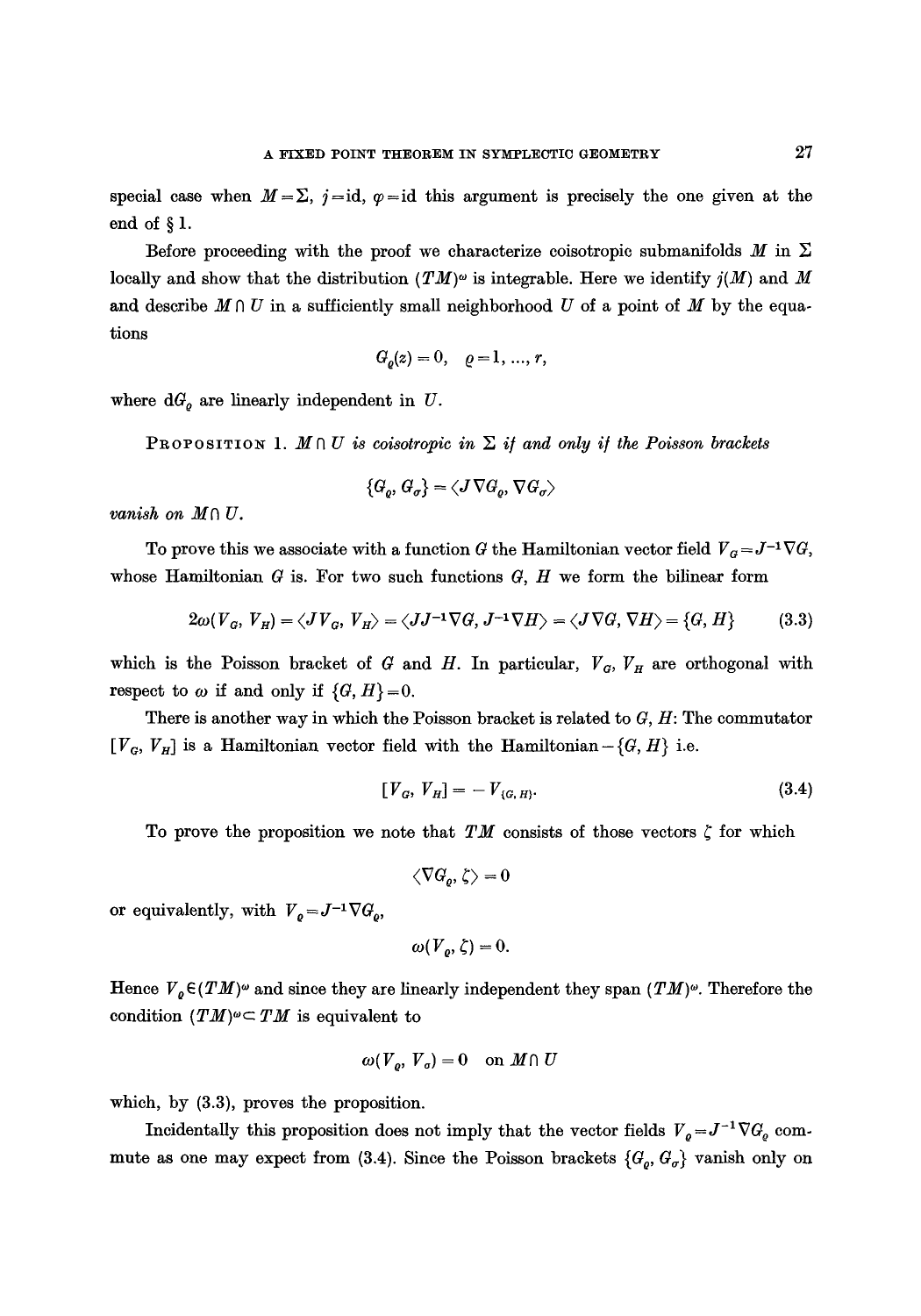$M \cap U$  one cannot conclude that the corresponding vector field vanishes. However, we have

PROPOSITION 2. If  $M \cap U$  is coisotropic then the distribution  $(TM)^{\omega}$  is integrable.

*Proof.* By Frobenius' theorem it suffices to show that  $[V_o, V_{\sigma}]$  belong to  $(TM)^{\omega}$ . We note that by Proposition 1 the function  $H = \{G_{\rho}, G_{\sigma}\}\$  vanishes on  $M \cap U$ , and since the *dG,* are linearly independent we have

$$
\nabla H = \sum_{\nu=1}^r \lambda_{\nu} \nabla G \quad \text{on } M \cap U.
$$

Hence

$$
V_H = \sum_{\nu=1}^r \lambda_\nu V_\nu
$$

and by (3.4)

$$
[V_e, V_\sigma] = -V_H = -\sum_{\nu=1}^r \lambda_\nu V_\nu \in (TM)^\omega.
$$

We note that Proposition 2 holds for general symplectic manifolds: Indeed, by a theorem of Darboux, locally one can introduce coordinates  $x_k$ ,  $y_k$  such that the symplectic form has the standard form so that Proposition 2 becomes applicable in the general case.

By Proposition 1 one can construct examples of coisotropic manifolds by considering sets of the form  $G_{\rho}=c_{\rho}$  for functions which are "in involution" in a domain. These are in two respects very special coisotropie manifolds. First, the corresponding vector fields  $V<sub>o</sub>$  commute by (3.4) which is a strong restriction. Secondly, these manifolds are given by global functions  $G_{\rho}$ , which may not exist in general. It is one of the purposes of the proof of  $\S 4$  to be free from these restrictions.

More generally coisotropic manifolds are related to symplectic group actions also for noncommuting groups. In this connection we refer to [2], [3] and [5].

# §4. Proof of Theorem

(a) In the exact symplectic manifold  $(\Sigma, \alpha)$ , which is also symplectic with respect to  $\omega = d\alpha$  we introduce the standard notations: With any function H on  $\Sigma$  we associate a vector field  $V_H$  by

$$
dH = \omega \iint_H (1).
$$

Then the Poisson bracket of two functions  $G, H$  is defined by

$$
\{G, H\} = \omega(V_G, V_H).
$$

<sup>(1)</sup> For notation, see [9]. The notation matches that of  $\S 3$  only up to irrelevant factors.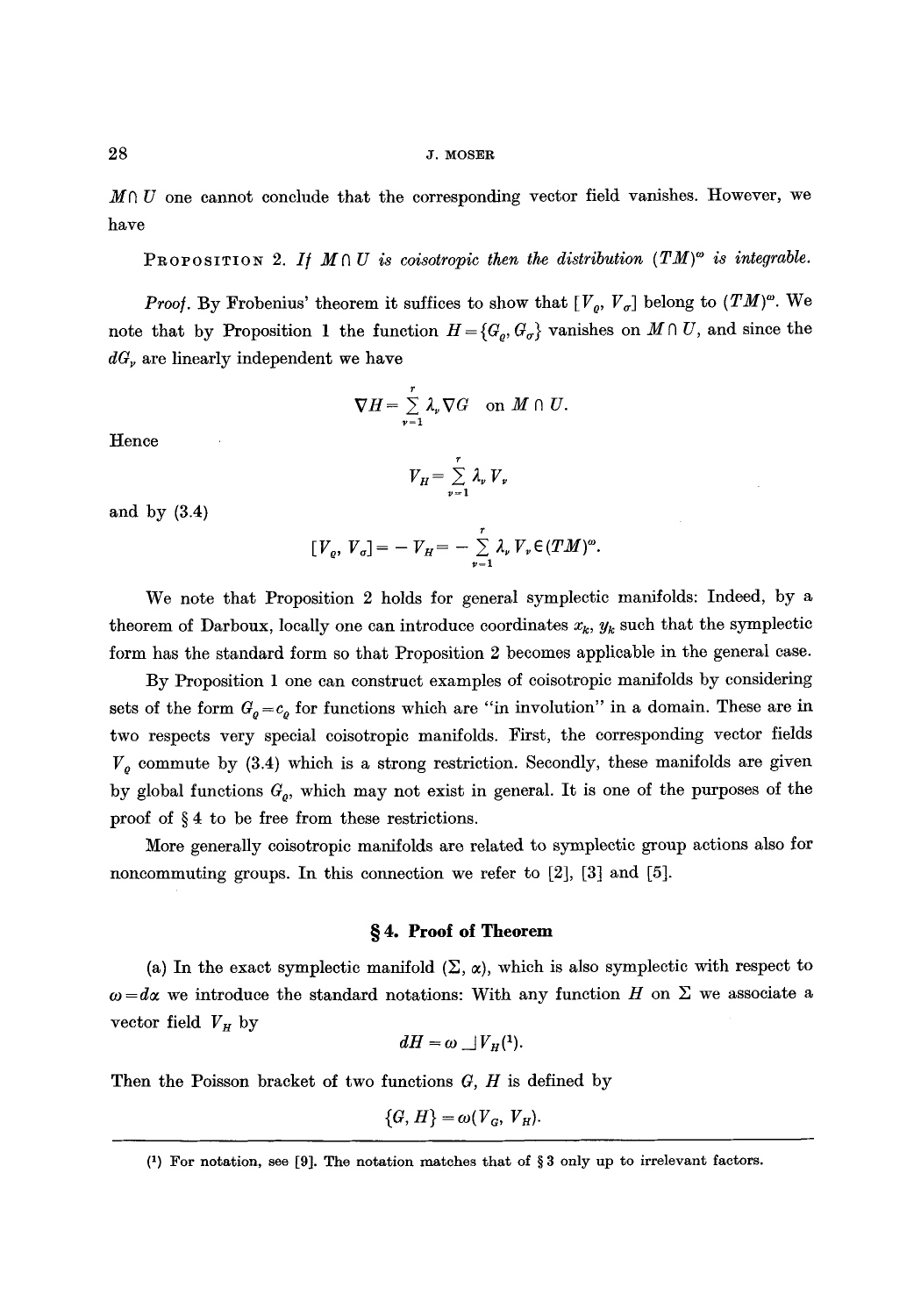Moreover, one has

$$
[V_{G}, V_{H}] = -V_{(G,H)}.
$$

Let  $j: M \to \Sigma$  be the embedding of a coisotropic manifold of codimension r,  $0 \le r \le n$ . Then  $\alpha_M = j^*\alpha$  is a one-form on M and the corresponding two-form  $d\alpha_M = j^*\omega = \omega_M$  has an r-dimensional nullspace  $(TM)^\omega$  in TM which, by the remarks of the previous section, defines an integrable distribution. We denote by  $L_p$  the leaf through a point  $p \in M$ .

We need the following

PROPOSITION 3. Let  $\varphi$  be a C<sup>1</sup>-mapping of M into itself, C<sup>1</sup>-close to the identity and  $\varphi(p) \in L_p$  for all  $p \in M$ . Then the 1-form

$$
\varphi^*\alpha_M\!-\!\alpha_M\!=\!dg
$$

*is exact.* 

*Proof.* We interpolate  $\varphi$  by a family of such leaf-preserving mappings  $\varphi_s$  (0  $\leq s \leq 1$ ) such that  $\varphi_0 = id$ ,  $\varphi_1 = \varphi$ , for example as follows: We introduce a metric in  $\Sigma$  and define the exponential map  $\exp_{q}: T_{q}\Sigma \rightarrow \Sigma$ .

Since  $\varphi$  is close to the identity the points  $j(p)$  and  $j\varphi(p)$  are close in  $\Sigma$  and can be represented by

$$
j\varphi_s(p) = \lambda \exp_q (sA(q)), \quad q = j(p),
$$

where  $\lambda$  is the projection of a neighborhood of  $j(L_p)$  onto  $j(L_p)$ . It assigns to a point r near  $j(L_p)$  the closest point  $\lambda(r)$  to r on  $j(L_p)$ . This mapping  $\lambda$  is well defined and smooth in a sufficiently small neighborhood of  $j(L_p)$ .

Since  $\varphi_s(p) \in L_p$  the vector field  $W_s = ((d/ds)\varphi_s) \circ \varphi_s^{-1}$  is tangential to  $L_p$  and hence  $W_s \in$  $(TM)^\omega$  or

$$
\omega_M \cup W_s = 0.
$$

We have to show that

$$
\varphi^* \alpha_M - \alpha_M = \int_0^1 \frac{d}{ds} (\varphi^*_s \alpha) ds
$$

is exact. Denoting the Lie-derivative along  $W$  by  $C_w$  we have

$$
\frac{d}{ds}(\varphi_s^*\,\alpha_M)=\varphi_s^*\mathcal{L}_{W_s}\,\alpha_M
$$

and, by a general identity, we have

$$
\mathcal{L}_{W_s} \alpha_M = (d \alpha_M) \cup W_s + d(\alpha_M \cup W^s)
$$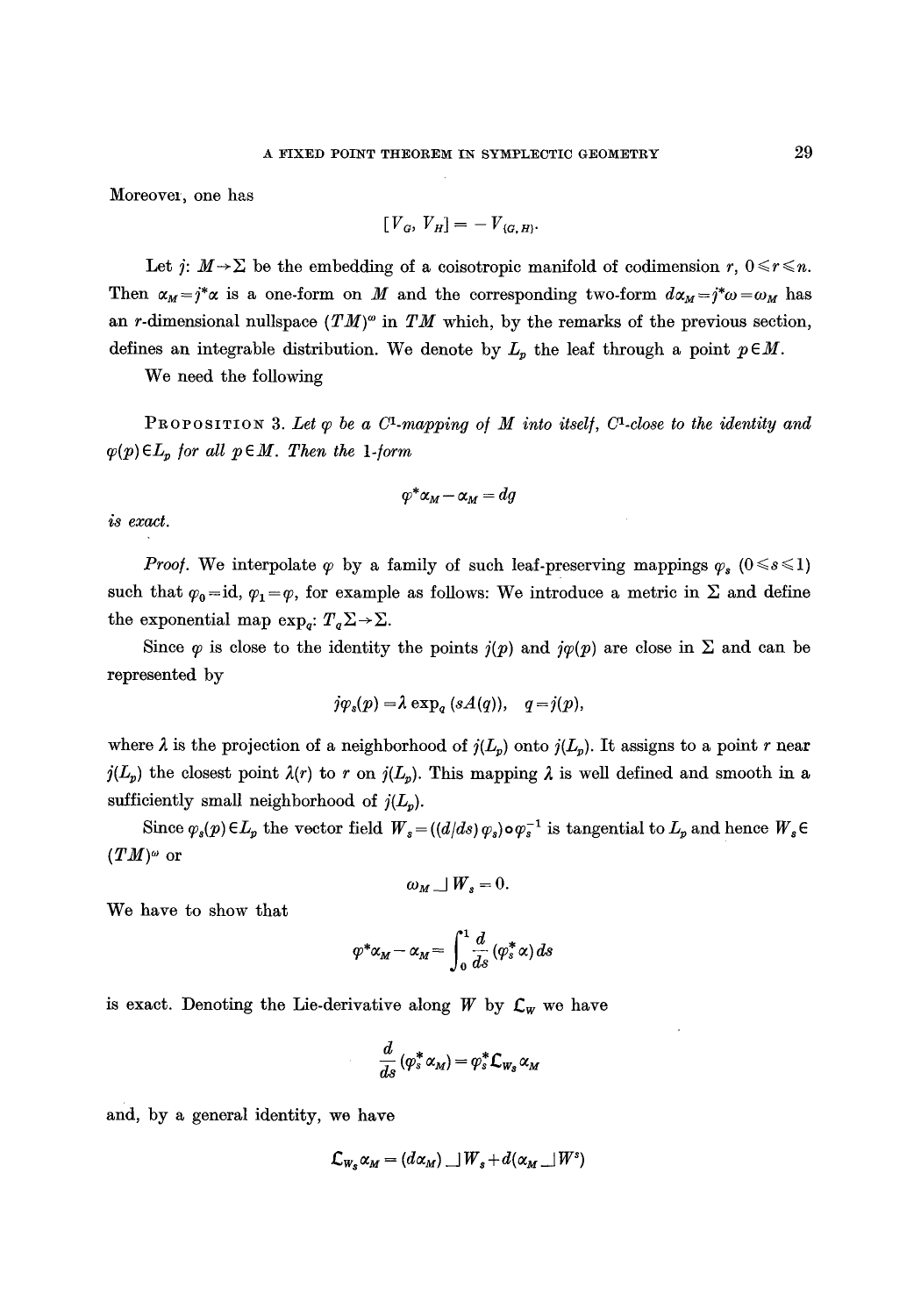The first term is equal  $\omega_M \perp W_s$  and vanishes, the second is exact. Thus we have

$$
\varphi^* \alpha_M - \alpha_M = d \left( \int_0^1 \varphi_s^* (\alpha_M \sqcup W_s) \, ds \right)
$$

proving the proposition.

(b) Next we use a theorem of A. Weinstein who constructed a 1-form  $\beta$ , analogous to that of the previous section, for general exact sympleetic manifolds. For this purpose we define the product manifold  $\Sigma \times \Sigma$  and the projections  $\pi_v: \Sigma \times \Sigma \to \Sigma$  in  $v = 1, 2$  into the first and second component. Then

$$
\tilde{a} = \pi_1^* \alpha - \pi_2^* \alpha; \quad \tilde{\omega} = d\tilde{\alpha}
$$

defines an exact symplectic structure on  $\Sigma \times \Sigma$ . The diagonal  $\Delta$  of  $\Sigma \times \Sigma$  is the manifold of points q satisfying  $\pi_1(q)=\pi_2(q)$ .

PROPOSITION 4. *If*  $(\Sigma, \alpha)$  *is a simply connected, exact symplectic manifold then there exists a one-form*  $\beta$  *on a neighborhood*  $N(\Delta)$  *of the diagonal in*  $\Sigma \times \Sigma$  *such that* 

- (i)  $\beta = 0$  on the diagonal  $\Delta \subset \Sigma \times \Sigma$ .
- (ii)  $\beta \tilde{a} = df$  is exact.

We outline the idea of the proof: A tubular neighborhood  $N(\Delta)$  is differentiably equivalent to the cotangent bundle  $T^*\Sigma$  of  $\Sigma$  and one constructs a diffeomorphism

 $k: N(\Delta) \rightarrow T^*\Sigma$ 

which takes the diagonal  $\Delta$  into the zero section of  $T^*\Sigma$ . If v is the natural 1-form of  $T^*\Sigma$ (which vanishes on the zero section and for which dv is nondegenerate) then  $k^*\nu$  is a 1-form on  $N(\Delta)$  vanishing on the diagonal. Moreover, the diagonal  $\Delta$  is a Lagrange manifold for the symplectic form  $k^*(dv)$ . By a deformation argument one shows that any two symplectic forms near a manifold which is a Lagrange manifold with respect to both forms are diffeomorphically equivalent. Applying this to  $\tilde{\omega} = d\tilde{\alpha}$  and  $k^*(dv)$  one sees that k can be so chosen that

$$
d\tilde{a}=k^*(dv)
$$

hence

$$
d(\tilde{a}-k^*\nu)=0.
$$

Since  $\Sigma$  is simply connected  $\tilde{a}-k^*\nu$  is exact and we can take  $\beta=k^*\nu$  to prove the proposition.

(c) Let  $\psi$  be the exact symplectic mapping of the theorem, so that

$$
\psi^* \alpha - \alpha = dh \quad \text{in } U(jM).
$$
 (4.1)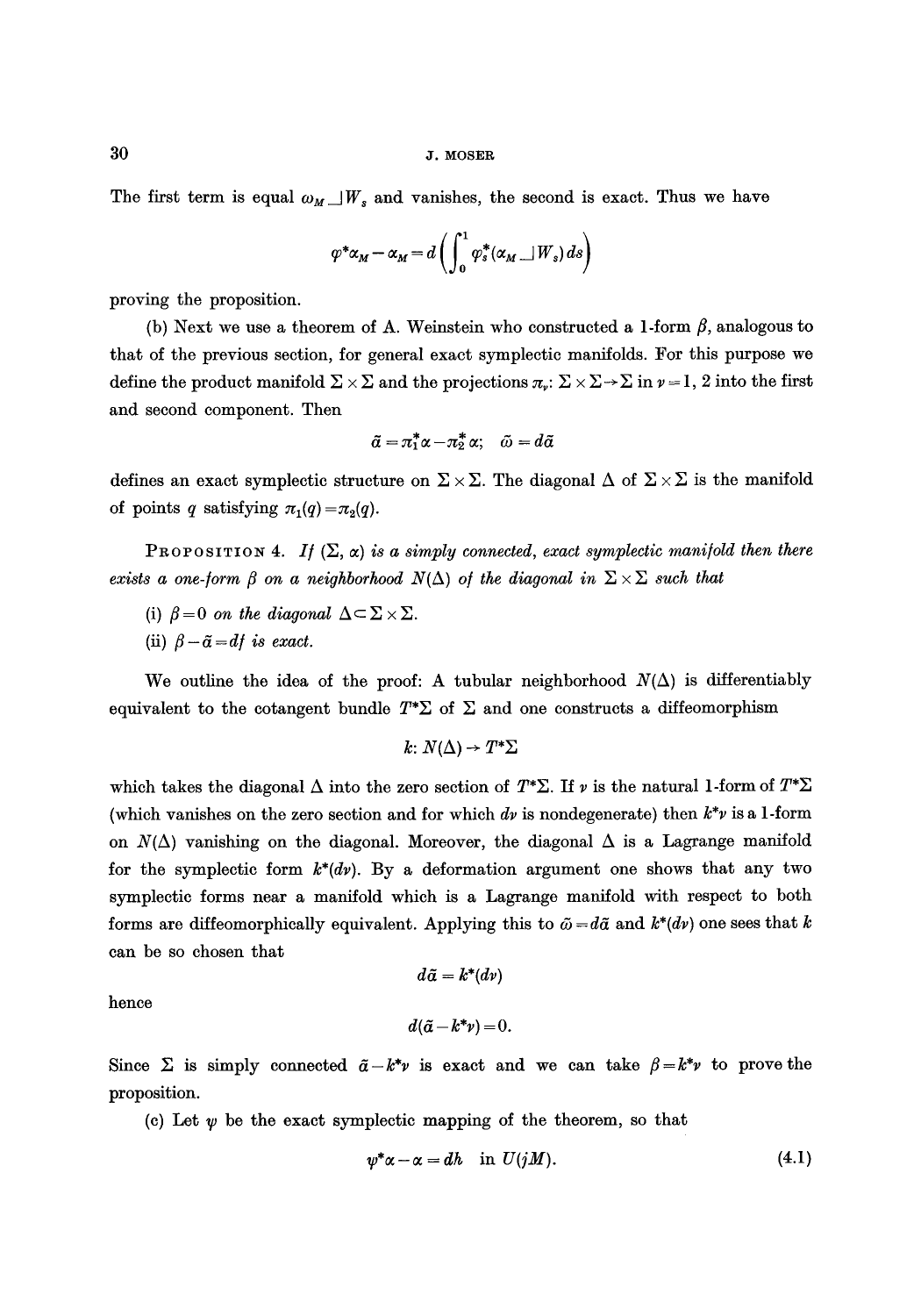Hence with  $\alpha_M = j^* \alpha$ 

$$
(\psi j)^* \alpha - \alpha_M = j^* dh = d(h \circ j).
$$

With this mapping  $\psi$  we associate a leaf-preserving mapping  $\varphi$ :  $M \rightarrow M$  which will be specified later. At this point we leave  $\varphi$  unspecified except to assume that  $\varphi$  is  $C^1$ -close to the identity and  $\varphi(p) \in L_p$ .

(d) With these mappings  $\varphi$ ,  $\psi$  we define

$$
\mu\colon M\!\to\!\Sigma\times\Sigma
$$

by

 $\mu(p) = (j \circ \varphi(p), \psi \circ j(p)),$ 

or

$$
\pi_1\mu = j \circ \varphi, \quad \pi_2\mu = \psi \circ j.
$$

Then  $\mu^*\beta$  is a one-form on M. The proof of the theorem will follow from

PROPOSITION 5. The form  $\mu^*\beta$  is exact. Moreover,  $\varphi$  can be chosen in such a way that  $\mu^* \beta$  vanishes only at points  $\hat{p}$  for which  $j \circ \varphi(\hat{p}) = \psi \circ j(\hat{p})$ . *Thus if*  $\mu^* \beta = dF$ , the critical points, say the maximum and the minimum, of F give the desired two solutions. As a matter of fact the number of the solutions is at least equal to the category (in the sense of Liusternik-*Schnirelman) o/M.* 

*Proof.* To show that  $\mu^*\beta$  is exact we use Proposition 4 to write

$$
\mu^*\beta = \mu^*\pi_1^*\alpha - \mu^*\pi_2^*\alpha + d(f\circ\mu) = (j\varphi)^*\alpha - (\psi\circ j)^*\alpha + d(f\circ\mu) = \varphi^*\alpha_M - (\psi\circ j)^*\alpha + d(f\circ\mu)
$$
  
=  $(\varphi^*\alpha_M - \alpha_M) - ((\psi\circ j)^*\alpha - \alpha_M) + d(f\circ\mu).$ 

By Proposition 3 and (4.1) we have

$$
\mu^*\beta = d(g - h \circ j + f \circ \mu) = dF.
$$

To study the zeroes of the form  $\mu^*\beta$  we represent jo $\varphi$  and  $\psi \circ j$  by vector fields on  $j(M)$ , defined by

$$
j\varphi(p) = \exp_q A(q); \quad \psi(q) = \exp_q B(q).
$$

where  $q=j(p)$ . Because of the smallness condition  $|A|_{c_i}$ ,  $|B|_{c_i}$  are small and we will approximate  $\mu^*\beta$  by the linear approximation in A, B. To formalize this we define the mapping  $\mu_{\varepsilon}$ :  $M \to \Sigma \times \Sigma$  by  $\pi_1 \mu_{\varepsilon} = \exp_q (\varepsilon A(q))$ ,  $\pi_2 \mu_{\varepsilon} = \exp_q (\varepsilon B(q))$ ;  $q = j(p)$  and approximate  $\mu^*\beta$  by

$$
\frac{d}{d\varepsilon}\left(\mu_{\varepsilon}^*\beta\right)|_{\varepsilon=0}=\mathcal{L}_w\beta,
$$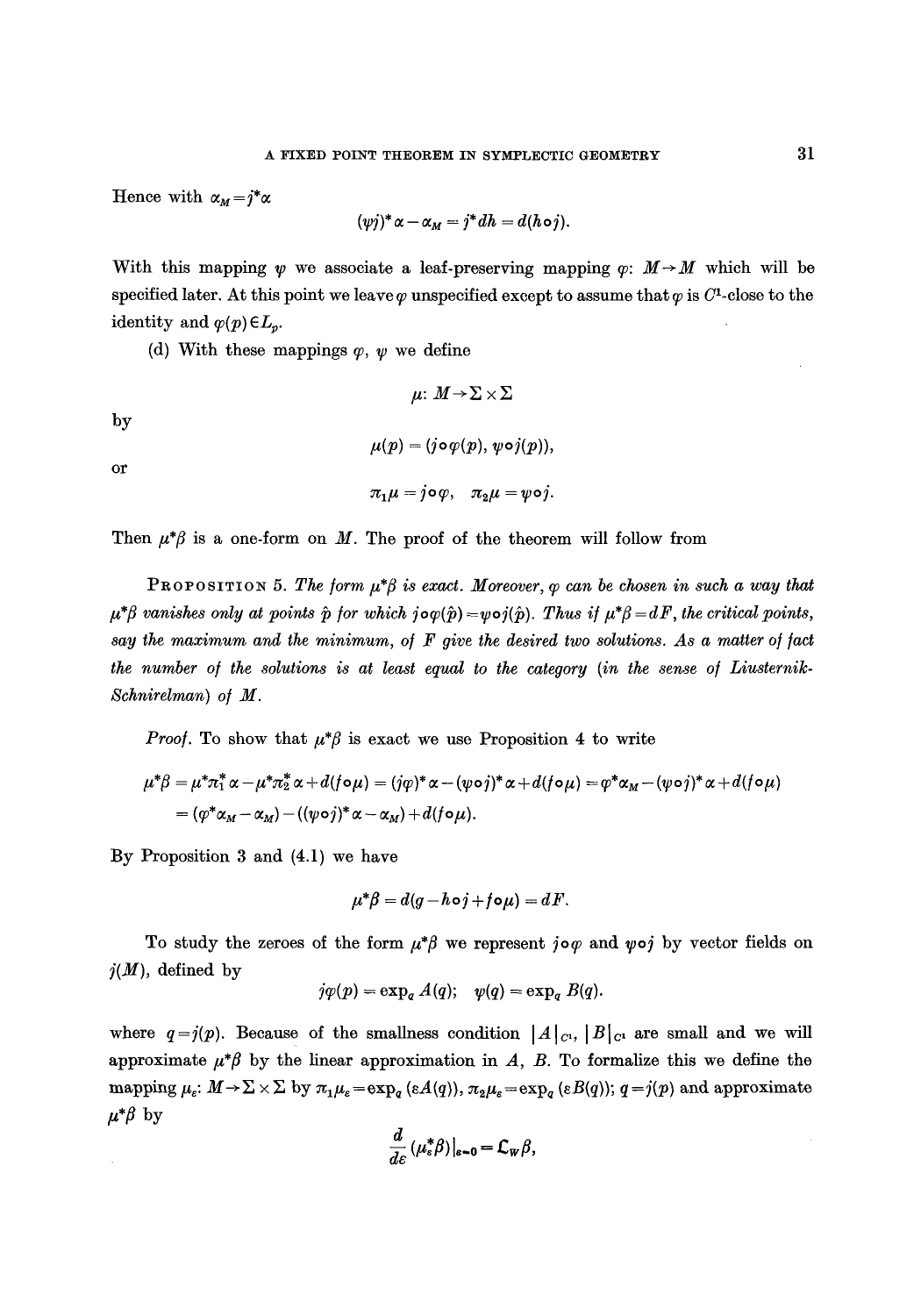where  $W = (A, B)$  is a vector field in  $T(\Sigma \times \Sigma)$  on  $j(M)$ . We need the following formula: For  $v \in TM$  and  $V=(dj)v$  one has

$$
\mathcal{L}_w \beta \perp v = \omega(A - B, V). \tag{4.2}
$$

To prove (4.2) we use the identity

$$
\mathcal{L}_W\beta=\mu_0^*\{(d\beta)\_\exists W+d(\beta\_\exists W)\}
$$

and note that the second term vanishes, since  $\beta$  vanishes on the diagonal and the image of  $\mu_0 = (j, j)$  lies on the diagonal. Hence

$$
\mathcal{L}_W\beta=\mu_0^*(\tilde{\omega}\_\|W)
$$

or

$$
\mathcal{L}_W\beta \Box v = \tilde{\omega}(W, d\mu_0 v).
$$

Since  $\tilde{\omega} = \pi_1^* \omega - \pi_2^* \omega$  and  $\pi_1 \mu_0 = \pi_2 \mu_0 = j$ ,  $d\pi_1 W = A$ ,  $d\pi_2 W = B$  we have

$$
\mathcal{L}_w\beta \sqcup v = \omega(A, (dj)v) - \omega(B, (dj)v) = \omega(A - B, V),
$$

where  $V=(dj)v$ , as we wanted to show.

Now we fix the mapping  $\varphi$  defined in terms of A by requiring that  $(A - B)(q) \perp$  $(dj(T_pM))^{\omega}$ , for  $q=j(p)$ , i.e. that  $A-B$  is orthogonal to the tangent space of the leaf. Since  $\varphi$  is assumed to be leaf-preserving this fixes A and hence  $\varphi$  uniquely. (One could have fixed by other choices, e.g. pick  $j\circ\varphi(p)$  as the point on the leaf  $j(L_p)$  closest to  $\psi\circ j(p)$ .)

Since  $\sup_{V} \omega(X, V) = 0$  where  $V \in (dj) TM$  implies that  $X \in (dj(TM))^{\omega}$  we conclude that for  $X = A - B$ 

$$
\sup_{\{V\}=1} \omega(X, V) \geqslant c|A-B|
$$

where the norm is with respect to the chosen metric and  $c$  is a positive constant.

We recall that for a point p at which  $(A-B)$ oj=0 one has  $\mu(p) \in \Delta$ , hence  $\mu^*\beta=0$ . Therefore given  $\eta > 0$  we can choose  $\psi \circ j$  so close to j that

$$
|\mu^*\beta\_\_v - \omega(A-B, V)| \leq \eta |A-B| |V|.
$$

Hence

$$
\|\mu^*\beta\| = \sup_{|V|=1} \mu^*\beta \quad \text{for some } \omega(A-B, V) - \eta |A-B|
$$

$$
\geq (c-\eta) |A-B|.
$$

Hence, for  $0 \le \eta \le c$  we conclude that  $\mu^* \beta = 0$  at a point  $\hat{p}$  implies  $A = B$  at  $q = j(\hat{p})$  and hence  $\psi(q) = j \circ \varphi(\hat{p}) \in j(L_{\hat{p}})$  which concludes the proof of Proposition 5, and of the theorem.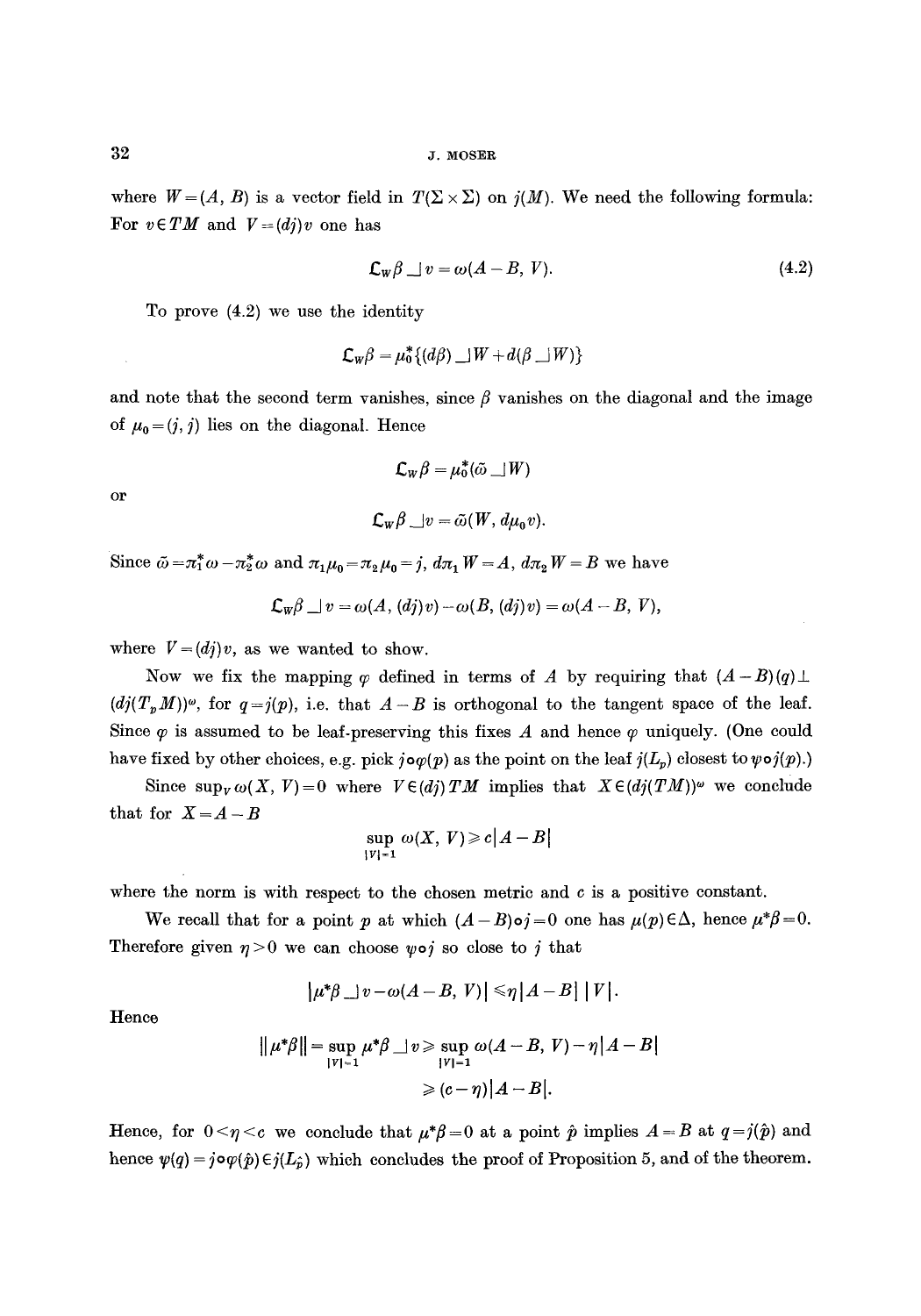We conclude with a remark which we owe to A. Weinstein: He observed that our result can be derived from Theorem 4.4 of his paper [10] about the intersection of Lagrange manifolds. We indicate his argument pointing out the connection to the above proof: Let

$$
\mathcal{W} = \{p, q \in M, q \in L_p; d(p, q) \leq \delta\}
$$

where  $d$  is an appropriate distance and  $\delta$  a positive constant. We imposed the smallness restriction on the distance so that  $\mathcal{W}$  is a manifold which is embedded in  $\Sigma \times \Sigma$ . Clearly dim  $M = 2n$ . The main observation is that  **is a Lagrange manifold with respect to the** symplectic structure  $\tilde{\omega}$  in  $\Sigma \times \Sigma$ . For this purpose we construct for given  $(p, q) \in \mathcal{W}$  a leaf preserving diffeomorphism  $\varphi$  taking p into  $q = \varphi(p)$ . Such a map can be constructed by modifying an arbitrary  $C^1$ -map near the identity taking p into q to one which preserves the leaves, as it was indicated in the proof of Proposition 3.

To show that  $\mathcal{M}$  is a Lagrange manifold it suffices to show for fixed  $(p, q) \in \mathcal{W}$  that

$$
\tilde{\omega}(\zeta, \zeta') = 0 \quad \text{for } \zeta, \zeta' \in T_{p,q} \mathcal{W}. \tag{4.3}
$$

Clearly,  $\zeta = (\xi, \eta) \in T_{pq} \mathcal{W}$  if and only if

$$
\eta - \Phi \xi \in (T_a M)^{\omega}
$$
 with  $\Phi = d\varphi$ 

Now we note that  $\omega(\eta, \eta') = \omega(\hat{\eta}, \hat{\eta}')$  if  $\eta - \hat{\eta}, \eta' - \hat{\eta}' \in (T_a M)^{\omega}$  hence

$$
\omega(\eta, \eta') = \omega(\Phi\xi, \Phi\xi')
$$

By Proposition 3 this expression agrees with  $\omega(\xi, \xi')$  hence  $\omega(\xi, \xi') - \omega(\eta, \eta') = 0$ . This proves the assertion (4.3).

Finally, the fact that  $\mathcal{W}$  and  $\Delta$  intersect "cleanly" in the terminology of [10] along  $\mathcal{H} \cap \Delta = \{p, q \in M, p = q\}$  follows from Proposition 5.

Now the Lagrange manifold  $\tilde{\Delta}=\{p, q\in M\times\Sigma, q=\psi(p)\}\$ is C' close to  $\Delta$  and by Theorem 4.4 of  $[10]$   $\tilde{\Delta} \cap \mathcal{W}$  is given by the zeros of a closed 1-form on  $\Delta \cap \mathcal{W}$  which is diffeomorphic to M. If  $\psi$  is exact symplectic this form is exact, and the set  $\Delta \cap m$  given by the critical points of a function on M. Since  $\tilde{\Delta} \cap \mathcal{W}$  consists of the points  $(p, q) \in M \times \Sigma$ with  $q = \psi(p) \in L_p$ , the proof is finished.

#### **Reterences**

- [1]. EASTON, R. & McGEHEE, R., to appear.
- [2]. Fong, U. & MEYER, K. R., Algebra of integrals. *Revista Columbiana de Matematicas*, 9 (1975), 75-90, 1975.

<sup>3- 782901</sup> *Acta mathematica* 141. Imprim6 le 1 Septembrc 1978